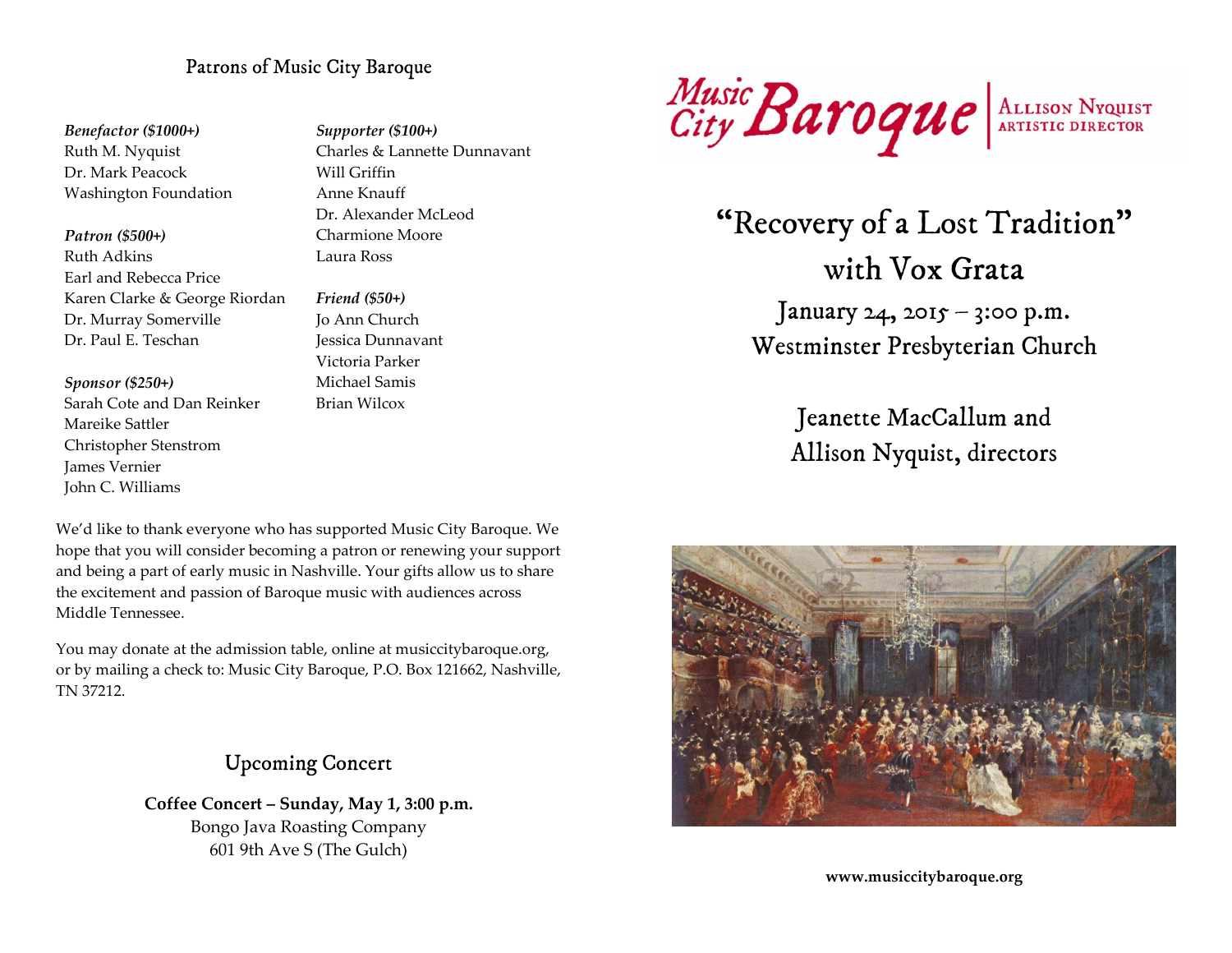# Program

Sonata Decima a 5 Johann Rosenmüller (1619-1684)

Dixit Dominus Baldassare Galuppi (1706-1785)

— Intermission —

Concerto for Oboe and Violin in B-flat major Antonio Vivaldi Allegro – Largo – Allegro (1678-1741)

Allison Nyquist, violin; George Riordan, oboe

 Tibi soli peccavi Ecce enim Libera me

Benigne fac

Quoniam si voluisses

Miserere in c minor **Johann Adolf Hasse** Miserere (1699-1783)

and solo ensemble numbers that interchange to present the text from Psalm 50. The melodic and instrumental accompaniment illustrate the coming classical style while the solos reveal that Hasse learned well his lessons with Scarlatti in Naples. It is scored for four part women's choir, two soprano soloists, and strings.

— Jonathan Taylor

820

Special thanks to: Polly Brecht, Jessica Dunnavant, The Nashville Symphony, Diana Neely, Will Griffin, Mareike Sattler, John Semingson, Jonathan Taylor, everyone at Westminster Presbyterian Church.

MCB Board of Trustees: Christopher Stenstrom, president, Jack Williams, treasurer, Laura Ross, secretary, Jessica Dunnavant, Maggie Gruening\*, Victoria Parker\*, Mareike Sattler, and Anthony Williams. (\*advisory)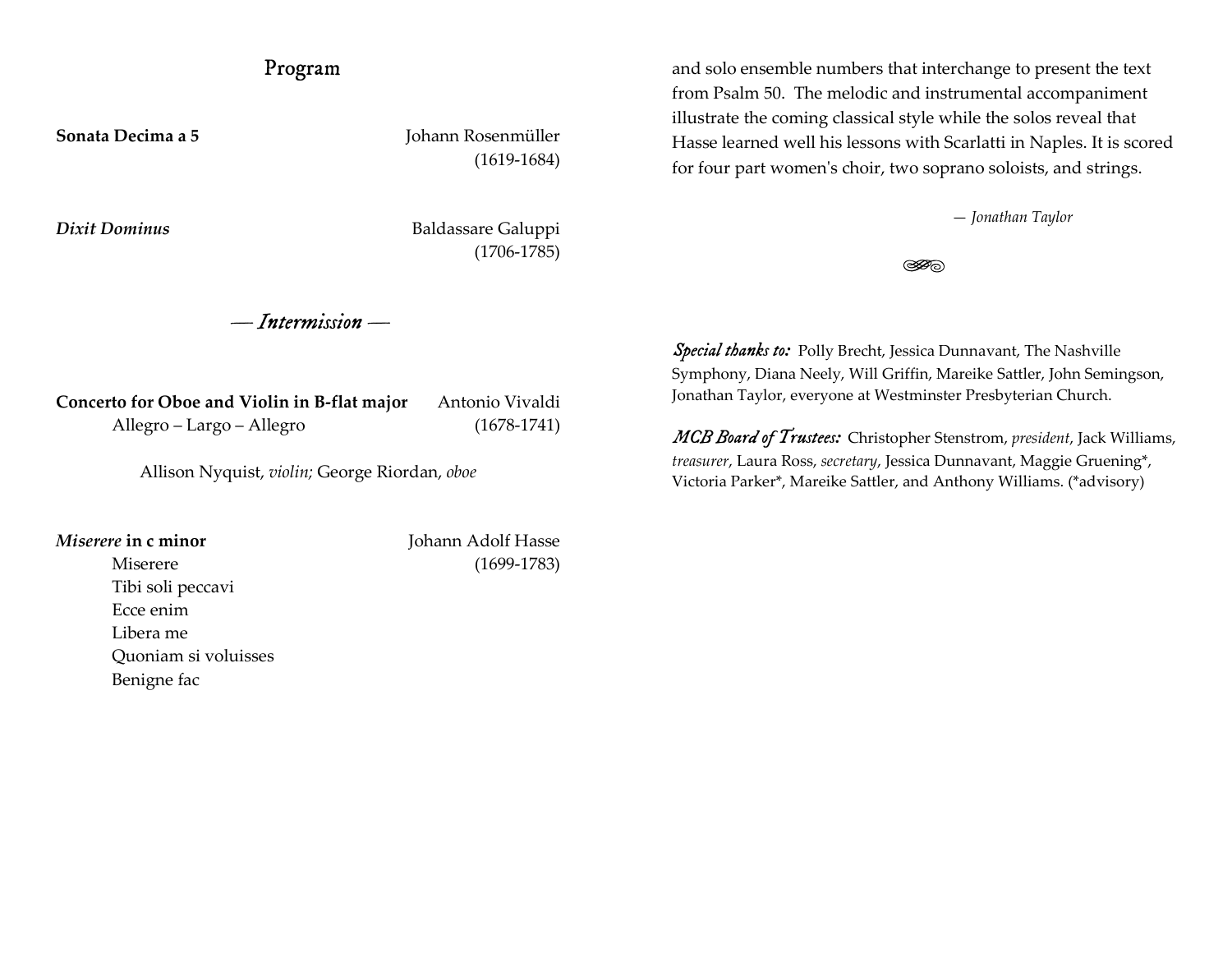connoisseurs of music that I have not spoken to a single musician about him who did not admit that Hasse is the most natural, most elegant and perceptive of all living composers who has written the most works to boot. A lover of both poetry and the voice, he displays as much good judgment as genius, both in the expression of the words as in the accompaniment of the lovely and tender melodies which he gives the singers." Hasse was born near Hamburg to a family of church musicians. By age 18 he joined the Hamburg Opera as a tenor. In 1719 he obtained a singing post at the court in Brunswick where two years later his first opera was debuted featuring Hasse as the lead tenor. In the 1720's he lived mostly in Naples where he perfected his composing skills with tutoring from Alessandro Scarlatti. He visited Venice in 1730 and produced his version of Artaserse with the famous Farinelli in the lead role. He was appointed maestro di cappella at the Ospedale degli Incurabili and composed the Miserere heard today for their choir. The same year he was appointed the Kapellmeister for the Dresden court, and married Faustina Bordoni, the leading mezzo-soprano of the time. Together they formed a powerful partnership over the next two decades and were described by the famous poet and librettist Pietro Metastasio as "truly an exquisite couple". Hasse would continue to produce operas in Naples, Turin, Rome, Venice, Paris, and Vienna. In 1731 it is likely J. S. Bach traveled to Dresden to hear Hasse's opera Cleofide, as C.P.E. Bach said Hasse and his father became good friends at this time. Mozart attended a performance of his opera Partenope in 1767. After 1773, Hasse returned to Venice where he spent his last decade teaching and composing sacred music.

The Miserere in C minor was written for one of the events marking the celebration of Holy Week. It demonstrates Hasse's place as a transitional composer between the Baroque and Classical styles. It is organized as a "numbered" composition with choruses, arias

# Music City Baroque Allison Nyquist, artistic director Murray Somerville, artistic director emeritus

Allison Nyquist, concertmaster Carrie Kimbrough, violin Gesa Kordes, violin Mary Loftus, violin Laura Ross, violin Timothy Shiu, violin Sarah Cote, viola

Idalynn Besser, viola Keith Nicholas, cello Christopher Stenstrom, cello Glen Wanner, bass Polly Brecht, harpsichord Francis Perry, theorbo George Riordan, oboe

# Vox Grata Jeanette MacCallum, artistic director

### Soprano I

Kristin Bennett Catherine Birdsong Catherine Holsen Emily Neely Diana Neely Amanda Whatley\* Sharon Warfield

### Soprano II

JJ Ebelhar Katy Ferrell Jennifer Haendel Anna Horne\* Susan Kelly\* Kaitlyn Lassiter Ariel Reid Erica Scaramuzza Leigh Sutherland Jenny Thomas

Alto I Jennifer Barnes Julie Birdsong Kelly Christie Shellie Handelsman Jane Kirchner Amory Scott Colleen Halfman Mary Louise McCullough

## Alto II

Carol Callaway-Lane Annabelle Absar Jane-Coleman Harbison Erin Pearson\* Mareike Sattler\* Denise Linn

\*Soloists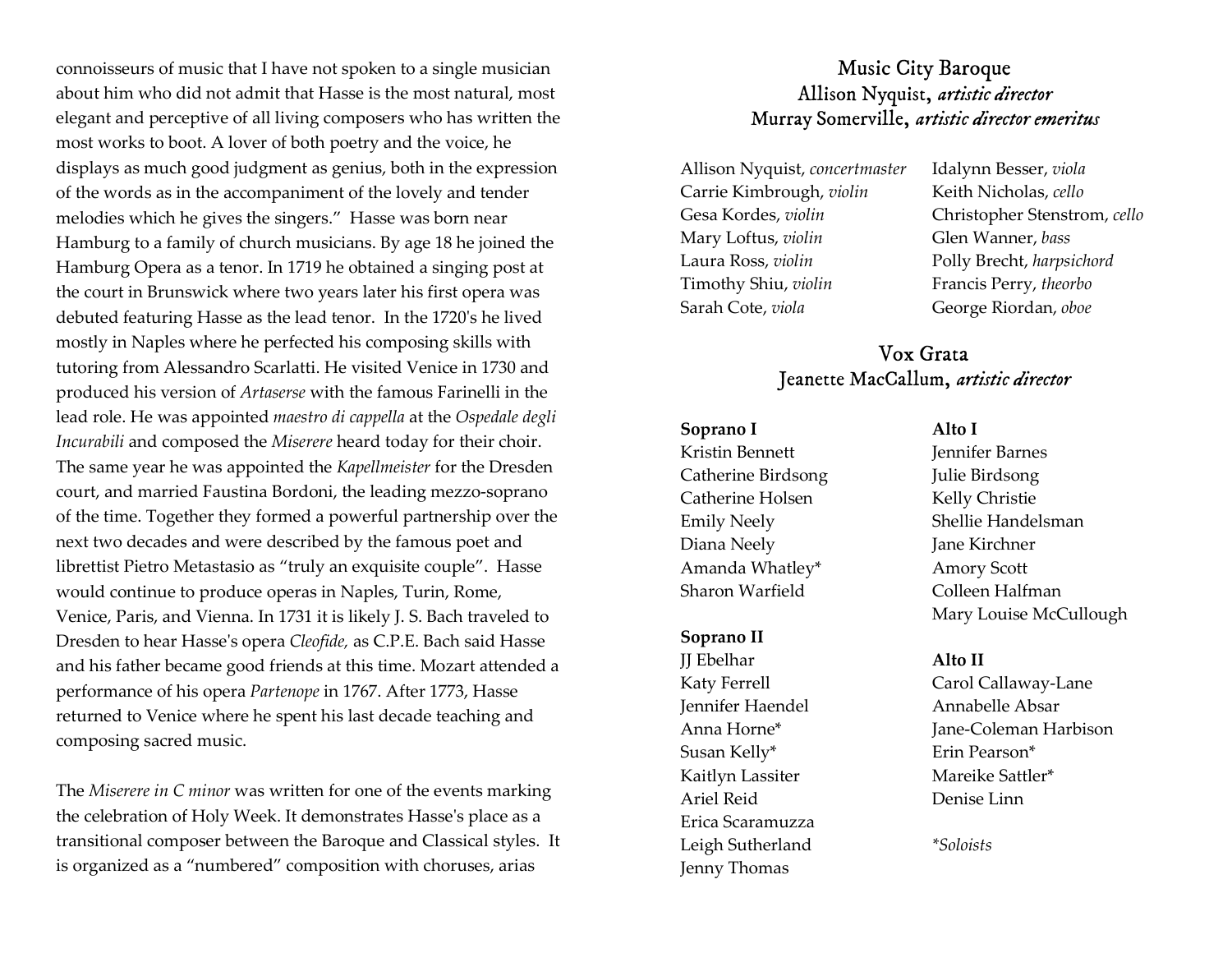# Music City Baroque

Music City Baroque continues to bring a fresh perspective to the beautiful and enduring music of the Baroque era. The music of composers such as Bach and Vivaldi — expressive, elegant, and passionate — continues to move people today, hundreds of years after it was written. Winning praise for their "lively and joyous approach," the musicians use authentic instruments and style to recreate the original sound of the music.

## Allison Nyquist, Artistic Director



Noted for the beauty of her playing as well as for her versatility, violinist Allison Edberg Nyquist is one of the preeminent performers of baroque and modern violin. She has been praised by The Chicago Sun Times as "impeccable, with unerring intonation

and an austere beauty". Equally at home as an orchestral and chamber musician, she also performs regularly as a violist and in recent years has added the viola d'amore to her list of favorite instruments.

Ms. Nyquist has performed throughout North America, collaborating with many of the top baroque ensembles, including Chatham Baroque, Ensemble Galilei, Apollo's Fire, the Foundling Baroque Orchestra, the Washington Bach Consort, La Monica, and The Vivaldi Project. She is frequently featured at the Bloomington Indianapolis Early Music Festivals. Her discography includes recordings for the Eclectra, Delos, and Centaur CD labels. Highly regarded as a teacher, Ms. Nyquist has served on the faculties of Indiana State University, DePauw University, Ohio State, the Interlochen Arts Camp and Lawrence University. She is currently the concertmaster of the Indianapolis Baroque Orchestra, a member of Ensemble Voltaire, and a new resident of the Chicago area.

## Antonio Vivaldi, Concerto for oboe, violin, and strings in B-flat major, RV 548

In 1718 Vivaldi left his position at the Ospedale della Pietà in Venice for the court of Philip of Hesse-Darmstadt, governor of Mantua, where he served as the Master of Music. During his three year stay he produced a number of successful operas. In Milan in 1721 he presented the pastoral drama La Silvia and again in 1722 he presented an oratorio based on the adoration of the magi. The same year he moved to Rome to produce operas. His absence from the Pietà was sorely felt so in 1723 they concluded a remarkable agreement with him. Vivaldi was to supply the Pieta with two concertos a month for which he would be paid a sequin (approximately \$120.00) per concerto. It is unknown how long this arrangement continued but there are records that show he was paid for 30 concerti between August 1725 and September 1726. The Vivaldi scholar Michael Talbot believes the concerto heard today was composed for the Pietà at this time, because they possessed a large number of instruments with capable performers on hand.

The work opens with an unmarked first movement, presumably an allegro, that stresses the independence of the solo instruments. They play together with the orchestra in the opening ritornello, but then take separate roles with the material, engaging in a duet which plays to the strengths of each instrument, while elaborating and decorating the musical themes. The second movement gives the oboe an expressive cantilena in siciliana rhythm as the violin supplies counterpoint in 16<sup>th</sup> notes. The closing *allegro* is a light hearted gigue in 6/8 time, with cheerful episodes for the soloists.

## Johann Adolf Hasse, Miserere in C minor

Hasse was considered one of the leading musicians of his day. The famous traveling music critic Charles Burney wrote: "Herr Hasse's contribution is so great and so widely known among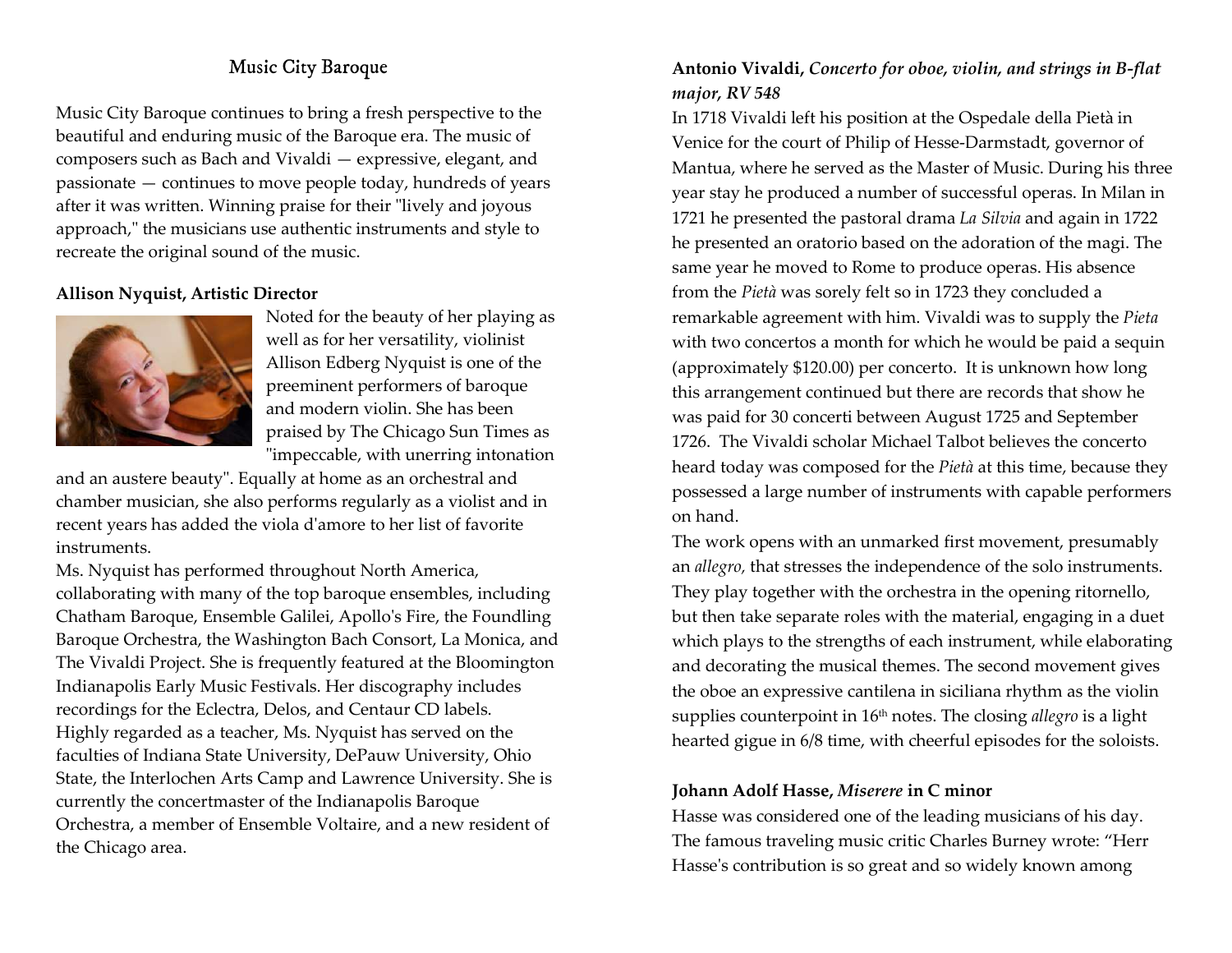Regina, and two psalm settings. In 1741 he was invited to come to London. Taking a leave of absence from the Mendicanti, he spent 18 months in London supervising productions for the Italian opera company at the King's Theater. This company was in competition with Handel's company at Covent Garden. He directed 11 opera productions, three of which were his compositions and attracted attention as a keyboard virtuoso and composer. In 1743 he returned to his post at the Mendicanti and over the next few years began composing comic operas that would become his most famous achievement.

Galuppi was to meet his muse in the librettist Carlo Goldoni. Their work together led to such great success for Galuppi that he had to resign his position at the Mendicanti and by the mid 1750's he was the most successful and most popular composer anywhere. In 1762 Galuppi was appointed as the Master of Music at St. Mark's and was also appointed the Master of the Choruses at the Ospedale degli Incurabili. In 1764 he was called by Catherine the Great of Russia to be her court composer in St. Petersburg. Venetian officials agreed to a three year leave of absence so Galuppi went to serve Catherine. On his way he visited with C.P. E. Bach in Berlin. His tenure in St. Petersburg was very successful. He wrote two new operas and revised and revived many others. He composed liturgical works for the court choir, gave weekly harpsichord recitals and conducted orchestral concerts. He returned to Venice in 1768 stopping to visit with Johann Adolph Hasse in Vienna.

The Dixit Dominus heard today dates from 1775 and was written for the choir at the Incurabili. The text is Psalm 110. Today's performance uses an edition for four part women's choir and strings by the American musicologist David Larson.

# Vox Grata

Vox Grata is a women's choir founded and directed by Jeanette MacCallum in 2012. The choir is comprised of joyful women who, out of gratitude for the fullness of their own lives, possess a desire to sing together for the benefit of others. The group performs repertoire that expresses a uniquely feminine spirit, especially works that promote the best interests of women in society. Vox Grata sings concert programs that directly benefit the needs of women in the Nashville community. The singers also enjoy the opportunity to mentor exceptional high school and college-aged women who participate in the choir as part of its choral scholar program.

## Jeanette MacCallum, Vox Grata Artistic Director



Jeanette MacCallum is the Director of Music Ministries at Second Presbyterian and founder and Artistic Director of Vox Grata. She has served as an Adjunct Professor in music theory and history at Belmont and Lipscomb Universities and as the Director of Choral Activities at Saint Cecilia Academy, where she conducted various ensembles and taught AP Music Theory. In 2007, the Saint Cecilia Choir performed by invitation at the Ospedale della Pietà and the Ospedale dei

Derelitti in Venice. Mrs. MacCallum's passion for choral music began as a member of the distinguished Princeton High School Choir. She received her musical education at the Eastman School of Music and Belmont University, and received the Master of Church Music degree from Belmont. A singer, pianist and conductor, Mrs. MacCallum has directed choirs at the Blair School of Music and Westminster Presbyterian Church. She is also the author of "The Sacred Choral Works of the Venetian Ospedali," published by GIA in "Conducting Women's Choirs: Strategies for Success."